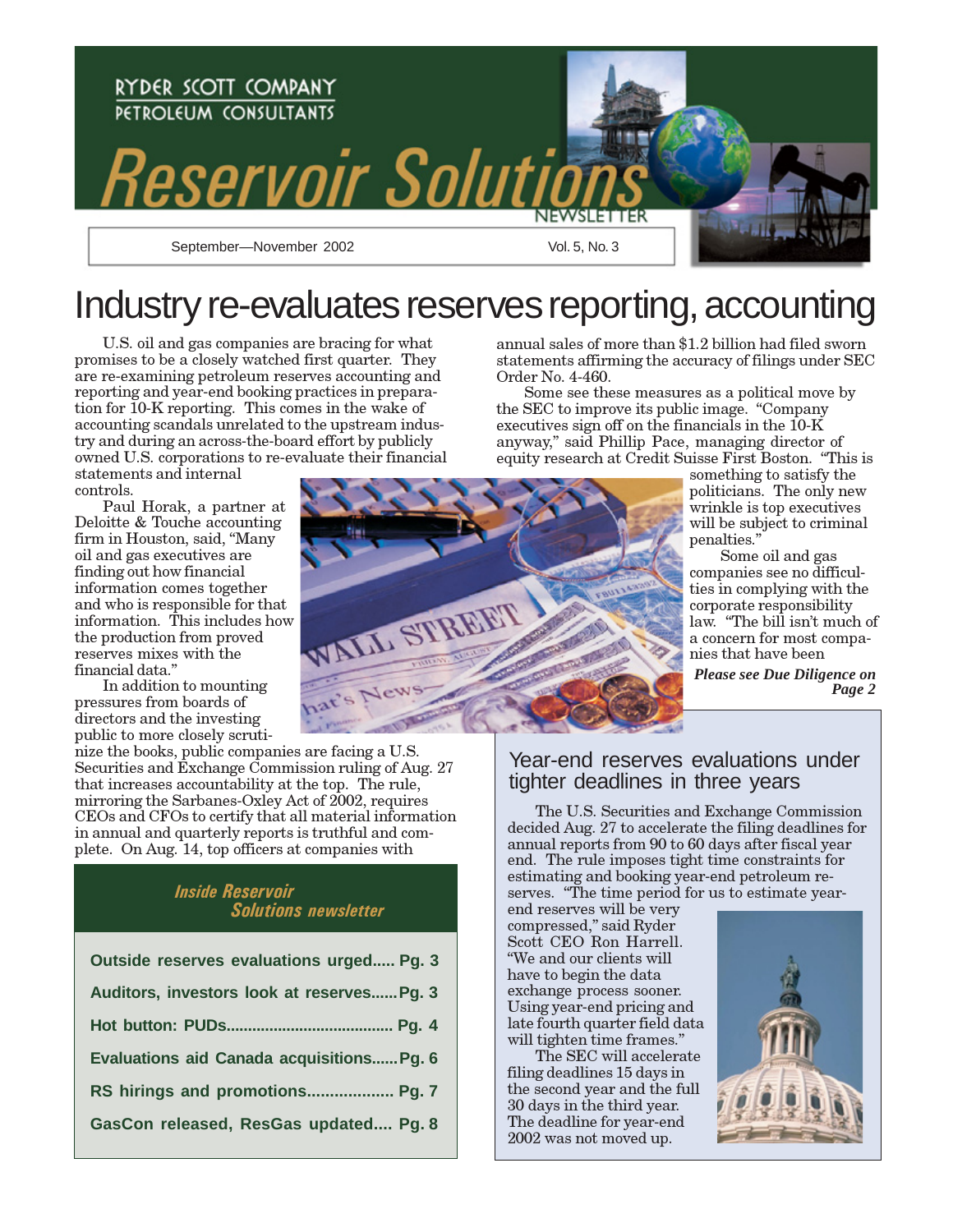#### *Due Diligence—Cont. from Page 1*

reporting their finances the way they're supposed to," said Bill Transier, CFO at Ocean Energy, as recently quoted in the Houston Chronicle newspaper. "While we hate to see the country resort to more laws, if it's what's needed to restore investor confidence, it's what we need to do."

Others voice concerns. A CFO at an oil and gas company, who asked not to be identified, said he is worried that exposure to criminal action will spur class action law suits naming individuals, not companies, as defendants.

"This is a fundamental assault on the theory of the modern corporation and corporate law," he

### "This is a fundamental assault on the theory of the modern corporation and corporate law."

**Publisher's Statement** *Reservoir Solutions* newsletter is published

quarterly by Ryder Scott Company LP Petroleum Consultants. Established in 1937, the reservoir evaluation consulting firm performs more than 1,000 studies a year. Ryder Scott has issued reports on more than 200,000 wells or producing entities in North America. The firm has also evaluated hundreds of international oil and gas properties involving thousands of wells. Ryder Scott multidisciplinary studies incorporate geophysics, petrophysics, geology, petroleum engineering, reservoir simulation and economics. With 117 employees, including 66 engineers and geoscientists, Ryder Scott has the capability to complete the largest, most complex reservoir-evaluation projects in a timely manner.

#### Board of Directors

Ronald Harrell Chairman and CEO Don P. Roesle President and COO John E. Hodgin Exec. V. President

Fred P. Richoux Managing Senior V.P. John R. Warner Exec. V.P.–Intl. Larry T. Nelms Managing Senior V.P.

#### Reservoir Solutions

Illustrations: Vickie Sublett Editor: Mike Wysatta Business Development Manager

Ryder Scott Company LP 1100 Louisiana, Suite 3800 Houston, Texas 77002-5218 Phone: 713-651-9191; Fax: 713-651-0849 Denver, Colorado; Phone: 303-623-9147 Calgary, AB, Canada; Phone: 403-262-2799 E-mail: info@ryderscott.com Web site: www.ryderscott.com

### "Just look at the headlines. There will be more pressure."

said. "Corporations were originally created to take bigger risks than individuals to achieve greater accomplishments and were protected under a corporate veil. Now, if an officer is found to be criminally negligent, then he has violated company bylaws and loses officers and directors' liability insurance. Outside that corporate veil, he is a target."

Under the corporate reform laws, signing officers of a company are also required to design and maintain internal controls and evaluate the effectiveness of controls at least 90 days before issuing a report.

However, legislation is not driving this due diligence as much as the fallout from accounting scandals, said Pace. "There is so much attention now to fraud and a perceived lack of integrity within the accounting profession."

Not many doubt the effect of

recent events. As one reservoir engineering manager from a large independent said in August, "Just look at the headlines. There will be more pressure. The boards of directors will be asking questions."

Typically, these questions are coming in the form of requests for management representations or "reps." Bill Strange, a partner at Deloitte & Touche, said, "CEOs and CFOs from oil and gas companies are taking this seriously. They are doing their due diligence by asking for reps from operations managers, by holding face-to-face meetings and through a combination of both."

Department managers, including reserves compliance managers, are backing up those representations with control systems, internal and external reviews/evaluations and surveys. The engineering manager from the independent said that his group is currently studying SEC requirements and drafting a white paper.

Tim Levenberg, special counsel at the SEC Division of Corporation Finance, Office of Natural Resources and Food, did not interpret corporate responsibility laws as they apply to oil and gas companies and said that those with questions should consult their legal counsel.



**The historical price chart shows the monthly average cash market prices for the following: WTI crude at Cushing (NYMEX), Brent crude and Henry Hub gas.**

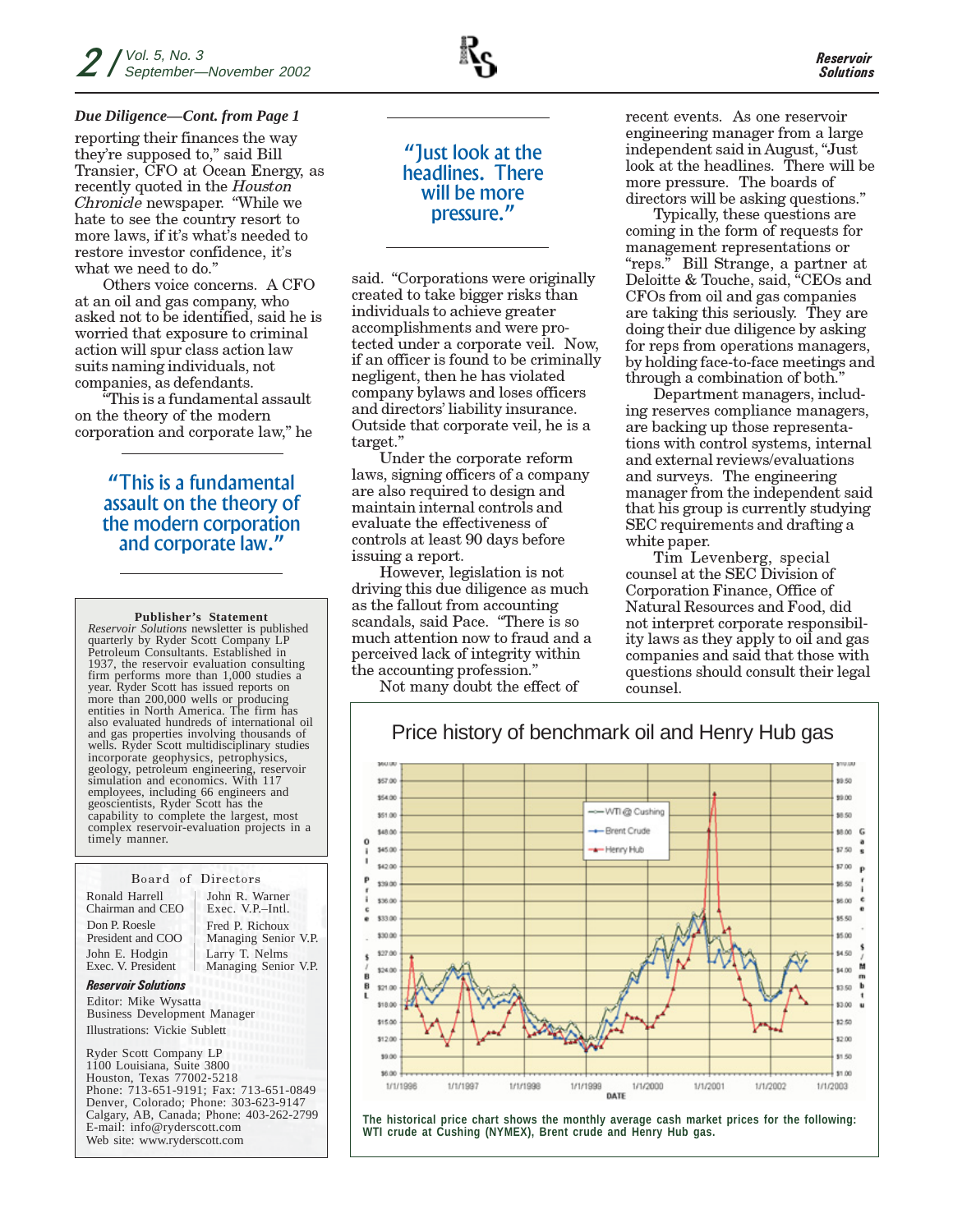# Analyst recommends outside reserves audits



**Phillip Pace**

In this new, high-accountability environment, reporting reliable reserves estimates has become just as important as sound accounting procedures. Some say this underscores the need to engage independent reserves evaluation consultants to verify booked reserves.

Phillip Pace, managing director of equity research at Credit Suisse First Boston, said, "In the current environment, it is probably prudent for

companies to consider getting outside reserves audits by a third-party engineering firm. As reserves are the primary asset for most E&P companies, it is surprising that reserves accounting is not more uniform."

Recently, Credit Suisse surveyed 22 independent oil and gas companies in its coverage group and only eight had full or partial third-party reserves reports. "With the exception of Devon, these tend to be smaller companies and, in some cases, the reserves report is required for a credit agreement," said Pace.

CSFB also reviewed reserves revisions over time and found that having a third-party reserves audit or evaluation did not make negative revisions less likely. While Pace feels that third-party reports are the preferred approach, he said there are plenty of cases where independent engineering firms provide poor reserves estimates.

"This stresses the need to hire reputable, skilled consultants and provide them with relevant, highquality field data," he said. "An outside firm should never know more about a company's reserves than the company does, but using a third party provides a measure of objectivity."

In the survey, six companies provided internal reserves estimates with no third-party review. The remaining companies also provided internal estimates that were at least partially audited by independent consultants. "While not as reassuring as full-scale evaluations, audits at least provide some comfort that an independent firm has reviewed the work," said Pace.

## How accountants, investors view reported reserves estimates



Reserves estimation is a complex activity. There is risk that the imprecise nature of reserves estimates may distort financial reports. Because of the strong, inextricable link between reserves estimates and various financial figures, conventional wisdom would expect that those estimates are independently verified. However, in the  $\check{U}$ .S., government does not require that reserves estimates be reviewed or prepared by an independent engineer or be audited by a

third-party accountant.

In fact, Ted Coe said, "Because the reserves numbers are not audited, I don't believe that they will receive the careful examination as will the financial numbers that deal with derivatives, abandonment cost estimation and many other areas in the primary financial documents."

Coe is the director of the Institute of Petroleum Accounting at the University of North Texas in

Denton. The institute is endowed by several major oil companies and has the mission to serve the various constituencies of the extractive industries through research, education and publications.

Others say that reserves and other unaudited data will most certainly receive careful attention in the "post-Enron era."

A new survey published by PriceWaterhouse

Coopers, "Drilling deeper: Managing value and reporting in the petroleum industry," stated, "For companies reporting under U.S. standards,



SFAS 69 data, which is unaudited, is surprisingly considered more valuable to investors than companies may have thought. As SFAS 69 is a standardised analysis which requires, for example, disclosure of movements on oil and gas reserves, companies may want to consider giving more attention to the preparation of this data."

Coe concedes that the pervasive use of unaudited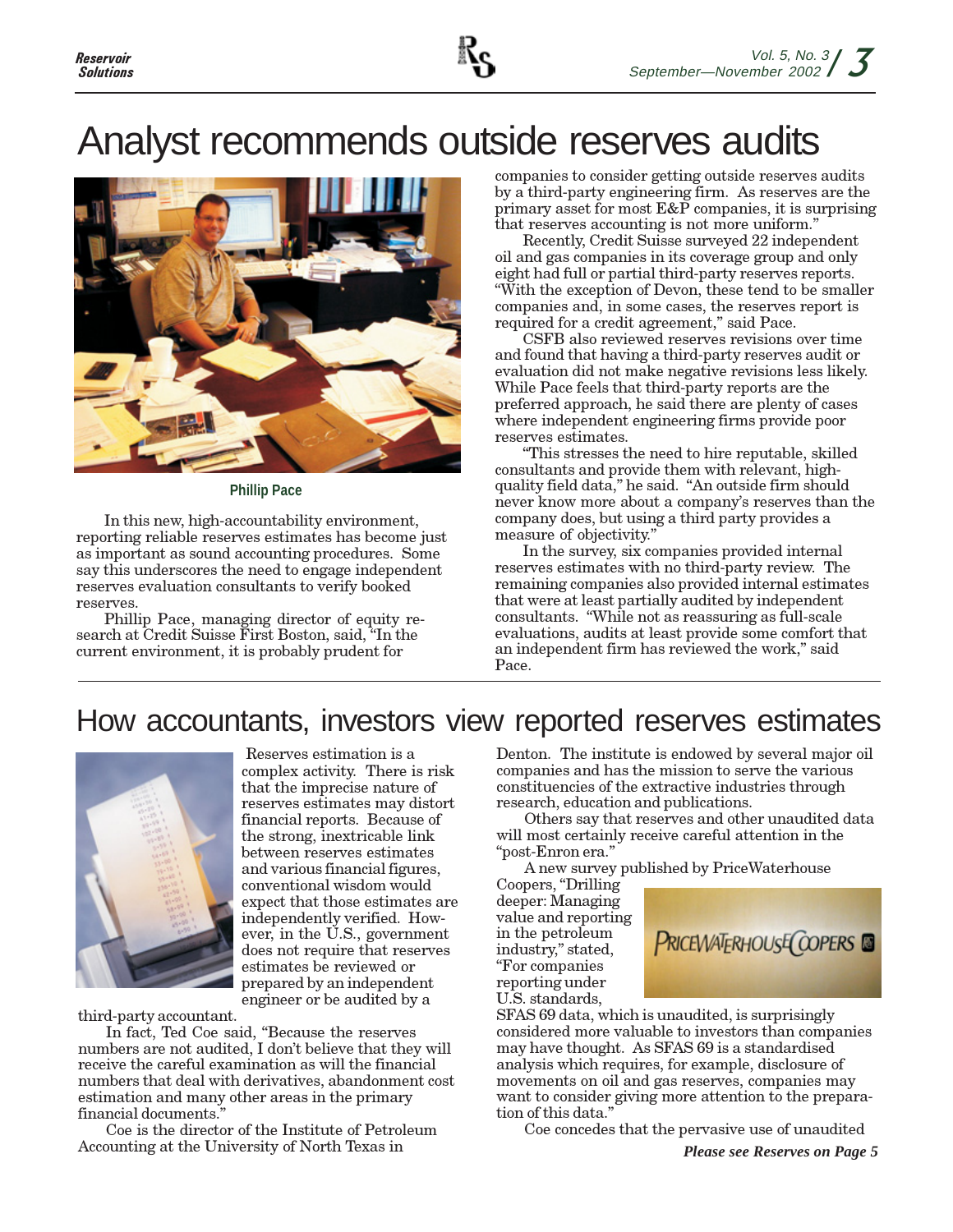

ccountants, bankers and regulators look at proved undeveloped (PUD) reserves differently but all agree that ccountants, bankers and<br>regulators look at<br>proved undeveloped<br>(PUD) reserves differently but all agree that<br>this category bears special attention. This may never be truer than now, as large independents report fewer proved developed reserves and more PUDs.

Recent research from John S. Herold indicates that proved developed reserves are becoming a smaller category within the total proved reserves mix. (See chart on this page.) Conversely, PUDs are

becoming a larger component for 11 of 12 large U.S. independents from 1996 to 2000.

Some believe that this trend makes market evaluations less certain than in the past and reliable third-party opinions more valuable. That uncertainty stems from a perception that PUD numbers are not as reliable as other categories of proved reserves.

The most comprehensive review of studies of reserves disclosures ever undertaken by the accounting profession was published by the Institute of Petroleum Accounting at the University of North Texas in 1999 to assist the International Accounting Standards Committee in deciding whether reserves values should be formally disclosed or recognized in balance sheets. The review by Charlotte J. Wright, professor of accounting at Oklahoma State University, and Horace R. Brock, emeritus professor at the University of North Texas, summarized two decades of research.

They found that "the proved developed component of total proved reserves conveys value-relevant information while the proved undeveloped component does not." Lenders also see a lack of "value relevancy" in PUDs and typically discount them by approximately 50 percent when valuing collateral. However, the SEC allows companies to fully report the PUD category.

If done within SEC guidelines, PUDs should be a reliable, valuable reserves-report figure. However, companies that report reserves from PUD properties are expected by the SEC to move forward in developing them and to commit capital.

"If PUD projects are deferred year after year, then those companies may be questioned by investors, lenders and the SEC," said Tom Gardner, vice president at Ryder Scott.

PUDs are an area of special interest to the SEC. An SEC representative who investigates reserves reporting said, "Booking PUDs is a hot button item. If a company claims PUD reserves comprising 30 percent of total proved reserves and they don't meet SEC requirements, then that company may be violating the 10 percent materiality hurdle."

PUDs and other proved reserves categories are tied to audited financial figures. Generally, the more proved reserves carried on the books, the lower the DD&A (depreciation, depletion and amortization).\*



The DD&A rate is computed through a unit of production method in which the unamortized costs are divided by proved reserves.

To resolve PUD issues for clients, Ryder Scott analyzes the relevant data, using technical expertise and judgement. In some cases, SEC rules on offset locations and lowest known hydrocarbons clearly dictate how to categorize reserves.

\* Whether a company uses full-cost or successfulefforts accounting, DD&A is the single, largest expense reported by oil and gas producers. DD&A totaled \$24 billion in 2000 for the 33 producing companies reporting to the U.S. Energy Information Agency. Among large U.S. independents, the highest DD&A expense reported by a company using full cost accounting was \$971 million in 2001 while an SE company reported \$1.2 billion that year, according to the latest figures from the John S. Herold research firm.

## Shifting Portfolios



**This chart, based on information from John S. Herold research firm, shows that the total booked reserves for 12 large U.S. independents increased from 1996 to 2000. However, only one of the 12 increased the proved developed reserves category. The other 11 increased their booked reserves by adding more PUDs, a category traditionally discounted by financial institutions.**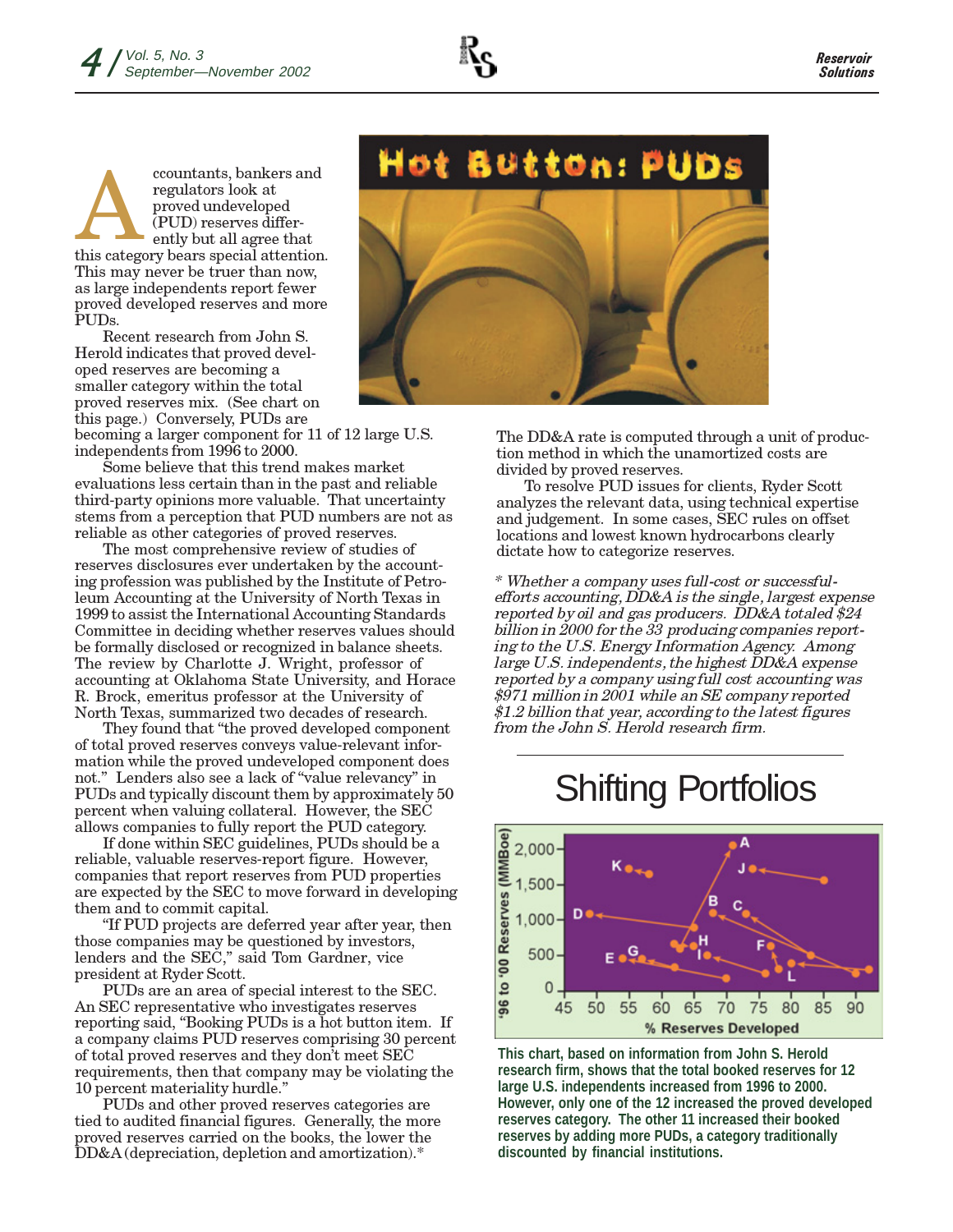#### *Reserves—Cont. from Page 3*



estimates is baffling to those who analyze upstream companies' financial statements. "There is probably no absolutely correct number in the statements with the possible exception of the number called cash and some of the short-term payable items," he said. "The accounting process is an estimation process. We need more reliable techniques for making estimates and for communicating how this is done.

**Ted Coe**

Assuming that prayer is not an option, the user of statements needs to recognize the link between the accountants audited cost numbers and the unaudited reserves numbers."

Coe cautions about going overboard on the notion that accountants do not audit reserves. He said, "Accountants must assure themselves the numbers are reasonable and can be relied upon in the determination of DD&A and for inclusion in the FAS 69 footnote and for FAS 121 estimates." He added that oil and gas auditors in the large accounting firms undergo training for making this judgment. The training is based on the AICPA Audit and Accounting Guide, Audits of Entities with Oil and Gas Producing Activities.

"In general, auditors are required to assure themselves about the underlying reasonableness of the

## Gas market, reserves focus of Harrell

Panel discussion kicks off in late September



Ryder Scott CEO Ron Harrell will participate in a panel study on the North American gas market and deliver a presentation on petroleum reserves in September and October, respectively.

The panel discussion, "Leading Reservoir Engineers Focus on

Gas in North America: Flaws in the Bull Case," will be held at John S. Herold's Pacesetters Energy Conference, Sept. 27, in Greenwich, CT. Three other reservoir engineers will also participate.

The panel will address supply-side problems created by rising gas demand in North America. Demand in the United States is expected to be 35 Tcf per year by 2020 — 5 Tcf more than the estimated supply. To meet demand in 2020, imports will have to be increased from their current 19 percent of gas consumption to 22 percent.

estimation process and that any of the underlying data that was not audited by the engineering firm be tested for accuracy and completeness by the audit firm," he remarked.

Paul Horak, a partner at Deloitte & Touche accounting firm in Houston, said that audit firms do not take ownership of reserves estimates but rely on the expertise of engineering staffs.

Auditors routinely ask for consent letters submitted by external or internal engineers that state that the reserves estimates have been prepared in accordance with SEC standards. He also said that auditors conduct detailed internal control tests to validate recorded items.

This involves reviewing run tickets, production and pricing data and other information and then tying that back to the operator's statements to verify that the cash receipts side is bonafide. Also, Horak said that auditors conduct analytical reviews to verify fieldand company-level data from one period to the next.

"We would rather see reserves estimated by thirdparty engineers because that process provides an independent review of the data and promotes the



integrity of the data," said Horak.

"We would rather see reserves estimated by third-party engineers."

For further information, contact Terry Frangione at pec@herold.com or at 203-847-3344.

Harrell will update the Society of Petroleum Engineers on international petroleum reserves definitions and applications at the Gulf Coast Section Reservoir Study Group's October 24 lunch meeting at the Courtyard on St. James in Houston. He will review current activities of the SPE Reserves Committee, including planned advanced technology workshops on probabilistic reserves assessments.

The 1997 SPE/WPC definitions recognized for the first time the probabilistic methodology for estimating reserves quantities. Despite inclusion of this method, debate on the definitions has continued.

Additionally, Harrell will review the summary results of a Society of Petroleum Evaluation Engineers forum scheduled for October 22 in Houston featuring U.S. Securities and Exchange staff engineers and their comments on interpretative issues arising from six or seven case studies involving reserves questions.

For more information, contact Jack Steen at jwsteen@adv-res-hou.com. To register, go to www.spegcs.com.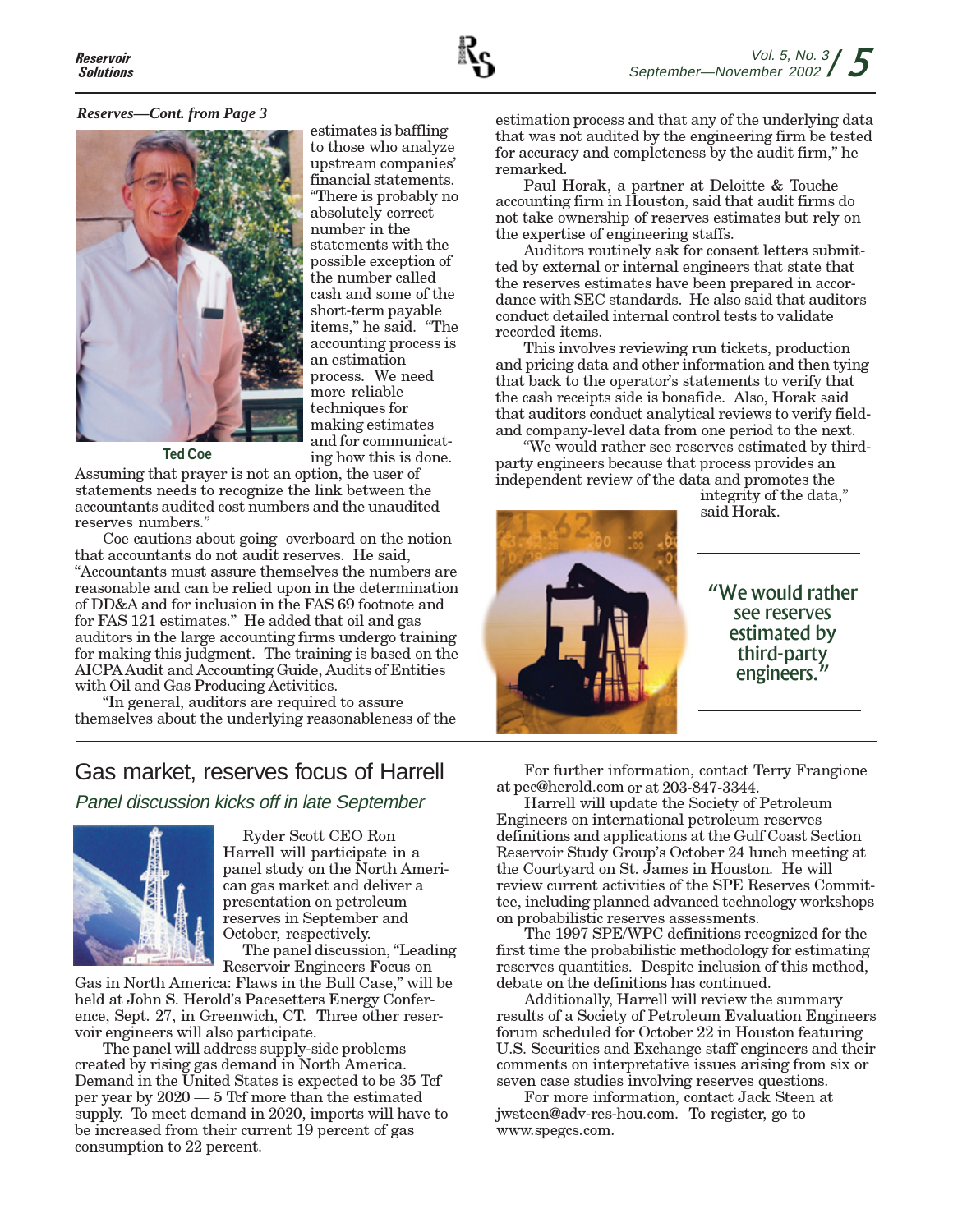

## Acquisition and divestiture in Canada facilitated by Canadian reports of the highest standards, says Brown

Potential buyers from the U.S. find different risk-reward ratios, strategic fits and opportunities to use specialized technological expertise

## **Ryder Scott Canada Types of A&D Services**

- **•** Data Room Support
- **•** Audits
- **•** Divestiture Packages
- **•** Acquisition Evaluations
- **•** Report Commentaries
- **•** Full Cash Flow Analysis
- **•** Upside Potential

Brown cited other reasons that U.S. companies acquire Canadian properties, including transferring technological expertise, such as know-how in tight reservoirs or coalbed methane, a growing area. Strategic reasons for acquisitions include electrical generating companies seeking gas supplies and refiners looking for long-life oil supplies.

Brown said that Canada has revised its standards for evaluating reserves, citing the introduction of the Canadian Oil and Gas Evaluation Handbook (COGEH) published by the Society of Petroleum Evaluation Engineers. APEGGA is also considering adopting the handbook as a reference for standard practice for reserves evaluators. "If that occurs, then that means that the handbook will not only be the reference

**British Col** 

Collect of

**PMMS** 



Basin

Gas

**Buyer** 

**Risk** 

Oil

**Buyer** 

Invest

Alberta

document for Canadian evaluators, it will also become a standard endorsed by the professional association APEGGA," said Brown.

He also said that introduction of National Instrument 51-101, which is replacing National Policy 2-B issued by securities regulators in Canada, will increase accountability. "With that as background, the U.S. investor should be assured that, when dealing with Canadian consultants, they are dealing with a group that is applying the highest standards to evaluation work, Brown concluded.

For further information on Ryder Scott acquisition services or on evaluation standards in Canada, contact Brown at 403-262-2799 or at his e-mail address at

keith\_brown@calgary.ryderscott.com.

Keith Brown, vice president and manger of Ryder Scott – Canada, recently assured U.S. companies in the market for Canadian properties that Canadian reserves evaluators essentially use the same technology and approach as U.S. evaluators.

"At Ryder Scott, we have had engineers from our Houston office working in Calgary. And we have had engineers from our Calgary office working in Houston. We have not had to reprogram them moving in either direction," he told attendees of the Strategic Options for Growth in Oil and Gas Companies Conference on May 28. The conference was sponsored by The Conference Board of Canada.

Brown said that the exploration potential in Canada, including in the relatively immature Western Canadian basin, is still high. He also said that U.S. companies may find that Canadian properties offer diversification to

portfolios and different risk-reward ratios.

Evaluation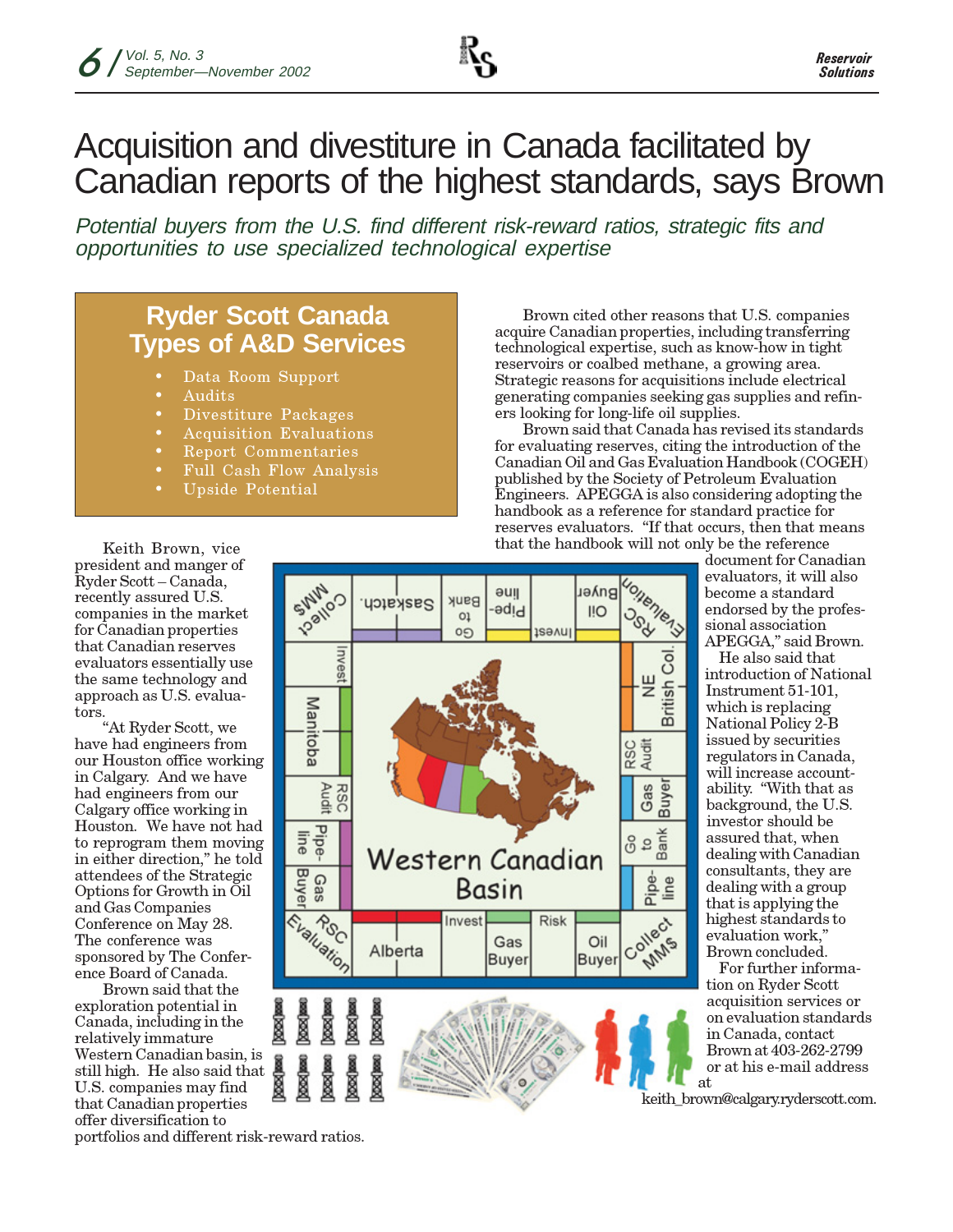

# Engineer joins Ryder Scott, 14 employees promoted





Blankenship Gardner Hamlin Ichara Magoto McInturff















Nelms **Ramirez Ramirez Ramires** Rhodes Richoux Richoux Rietz







Mark J. Ichara, petroleum engineer, recently joined Ryder Scott. He primarily conducts reservoir simulation modeling but also performs other reservoir engineering activities, including pressure transient test analysis. Ichara has more than 25 years of experience in reservoir simulation, well test analysis, formation evaluation and reserves estimation. Besides experience in North America, he has evaluated oil and gas properties in Africa, the North Sea, southeast Asia and South America.

Before joining Ryder Scott, Ichara worked as a senior petroleum engineer for four years at PGS Reservoir Consultants Inc. where he conducted full field simulation and prepared production data. He also worked at Shell Petroleum Development Co. and Schlumberger.

Ichara was a teacher and department head at the University of Port Harcourt in Nigeria for eight years beginning in 1987. He taught courses in advanced reservoir engineering, numerical reservoir simulation and other areas.

Ichara received a BS degree in mechanical engineering in 1972 from Ahmadu Bello University in Nigeria and MS and PhD degrees in petroleum engineering from the University of Tulsa and University of Texas in 1977 and 1980, respectively.

In other news, Ryder Scott recently promoted the following employees from senior vice president to managing senior vice president: Joe Magoto, Larry Nelms, Guale Ramirez, Fred Richoux, Ron Rhodes and Fred Ziehe. Also promoted to manag-









ing senior vice president was Dean Rietz, formerly a vice president.

"The title of managing senior vice president is a newly created position," said CEO Ron Harrell. "Those holding that title continue to take an increasing leadership role in the day-to-day management of the firm and in establishing and maintaining quality standards for our work product," said Harrell.

Joe Blankenship, John Hamlin, Gene Presley and Bob Wagner were promoted from vice president to senior vice president. "We recognized the new senior vice presidents for their long-term contribution to the company and for their demonstrated project management and leadership skills within the company and with their continuing clients.

Tom Gardner, Pat McInturff and Tim Torres were promoted to vice president. "The three new VPs met all board-established qualifications and have been enthusiastically recommended by their group leaders," said Harrell.